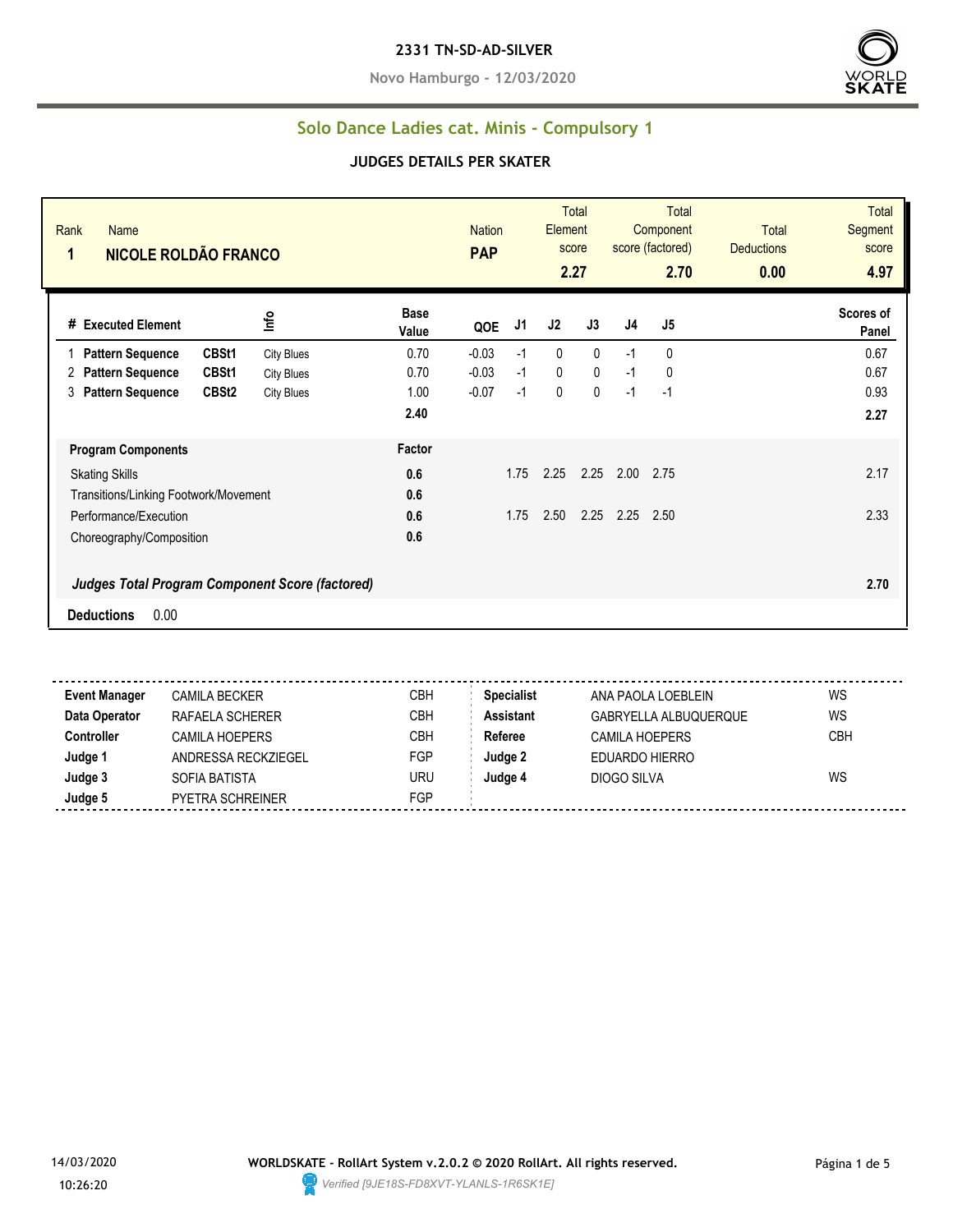| Rank<br>Name<br>$\overline{2}$<br><b>STEFANY KWIATKOWSKI</b> |                   |                      | <b>Nation</b><br><b>PAP</b> |      | Element     | <b>Total</b><br>score<br>0.93 |                | <b>Total</b><br>Component<br>score (factored)<br>2.45 | Total<br><b>Deductions</b><br>0.00 | <b>Total</b><br><b>Segment</b><br>score<br>3.38 |
|--------------------------------------------------------------|-------------------|----------------------|-----------------------------|------|-------------|-------------------------------|----------------|-------------------------------------------------------|------------------------------------|-------------------------------------------------|
| <b>Executed Element</b><br>#                                 | lnfo              | <b>Base</b><br>Value | QOE                         | J1   | J2          | J3                            | J <sub>4</sub> | J5                                                    |                                    | Scores of<br>Panel                              |
| <b>Pattern Sequence</b><br><b>CBStB</b>                      | <b>City Blues</b> | 0.40                 | $-0.10$                     | $-1$ | $\mathbf 0$ | $-1$                          | $-1$           | $-1$                                                  |                                    | 0.30                                            |
| <b>CBStB</b><br><b>Pattern Sequence</b><br>2                 | <b>City Blues</b> | 0.40                 | $-0.10$                     | $-1$ | 0           | $-1$                          | $-1$           | $-1$                                                  |                                    | 0.30                                            |
| <b>Pattern Sequence</b><br><b>CBStB</b><br>3                 | <b>City Blues</b> | 0.40                 | $-0.07$                     | $-1$ | $\pmb{0}$   | $\mathbf 0$                   | $-2$           | $-1$                                                  |                                    | 0.33                                            |
|                                                              |                   | 1.20                 |                             |      |             |                               |                |                                                       |                                    | 0.93                                            |
| <b>Program Components</b>                                    |                   | Factor               |                             |      |             |                               |                |                                                       |                                    |                                                 |
| <b>Skating Skills</b>                                        |                   | 0.6                  |                             | 1.75 | 2.00        | 2.00                          | 1.75           | 2.50                                                  |                                    | 1.92                                            |
| Transitions/Linking Footwork/Movement                        |                   | 0.6                  |                             |      |             |                               |                |                                                       |                                    |                                                 |
| Performance/Execution                                        |                   | 0.6                  |                             | 2.00 | 2.25        | 2.25                          | 2.00           | 2.50                                                  |                                    | 2.17                                            |
| Choreography/Composition                                     |                   | 0.6                  |                             |      |             |                               |                |                                                       |                                    |                                                 |
| <b>Judges Total Program Component Score (factored)</b>       |                   |                      |                             |      |             |                               |                |                                                       |                                    | 2.45                                            |
| 0.00<br><b>Deductions</b>                                    |                   |                      |                             |      |             |                               |                |                                                       |                                    |                                                 |

| <b>Event Manager</b> | <b>CAMILA BECKER</b>  | CBH        | <b>Specialist</b> | ANA PAOLA LOEBLEIN    | WS  |
|----------------------|-----------------------|------------|-------------------|-----------------------|-----|
| Data Operator        | RAFAELA SCHERER       | <b>CBH</b> | <b>Assistant</b>  | GABRYELLA ALBUQUERQUE | WS  |
| <b>Controller</b>    | <b>CAMILA HOEPERS</b> | CBH        | Referee           | CAMILA HOEPERS        | CBH |
| Judge 1              | ANDRESSA RECKZIEGEL   | FGP        | Judge 2           | EDUARDO HIERRO        |     |
| Judge 3              | SOFIA BATISTA         | uru        | Judge 4           | DIOGO SILVA           | WS  |
| Judge 5              | PYETRA SCHREINER      | FGP        |                   |                       |     |
|                      |                       |            |                   |                       |     |

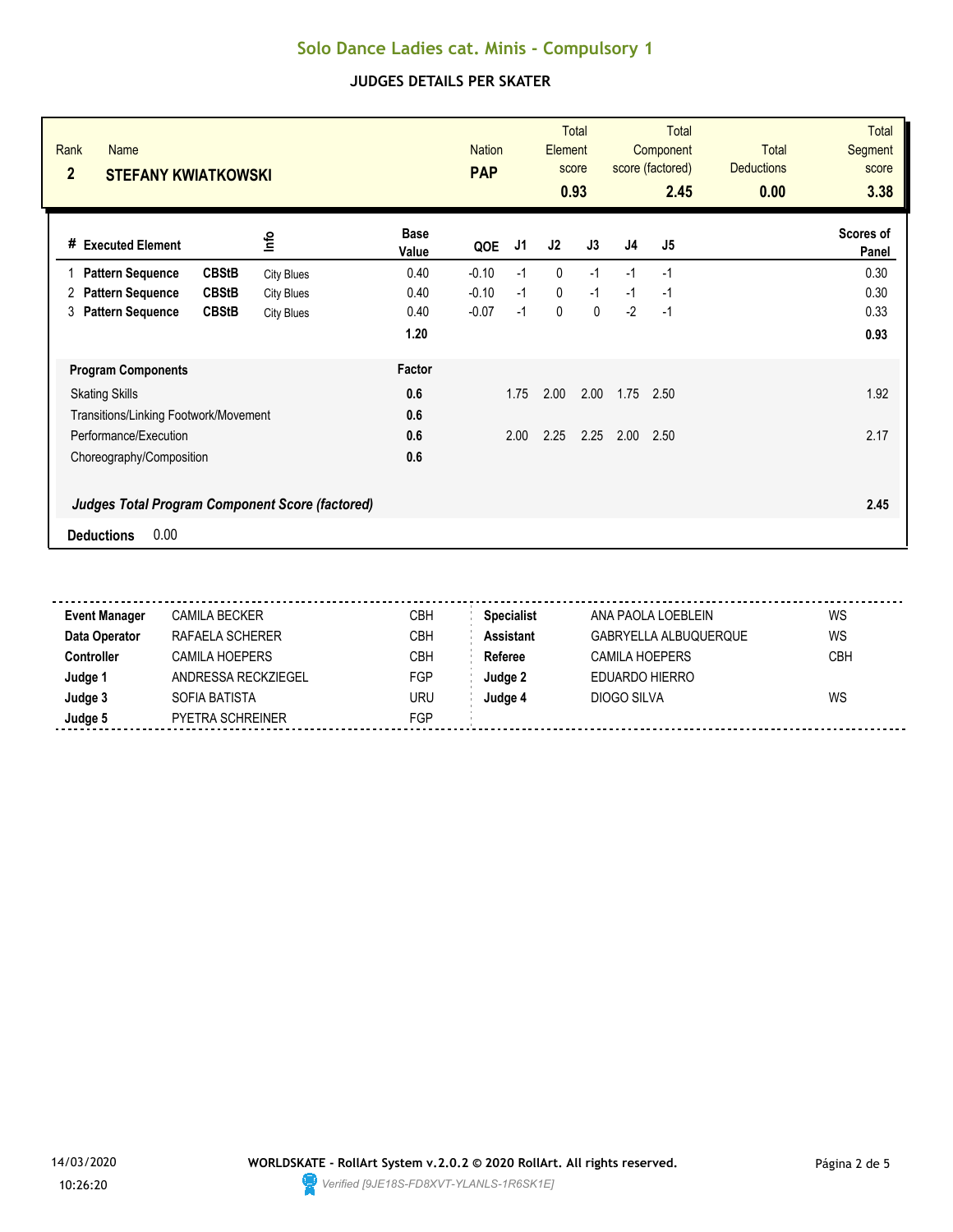| Rank<br><b>Name</b><br>3<br><b>MORGANA DE SOUZA SANTOS</b> |                   |                      | <b>Nation</b><br><b>CWP</b> |      | Element | <b>Total</b><br>score<br>0.57 |      | <b>Total</b><br>Component<br>score (factored)<br>1.70 | <b>Total</b><br><b>Deductions</b><br>0.00 | <b>Total</b><br>Segment<br>score<br>2.27 |
|------------------------------------------------------------|-------------------|----------------------|-----------------------------|------|---------|-------------------------------|------|-------------------------------------------------------|-------------------------------------------|------------------------------------------|
| <b>Executed Element</b><br>#                               | lnfo              | <b>Base</b><br>Value | QOE                         | J1   | J2      | J3                            | J4   | J5                                                    |                                           | Scores of<br>Panel                       |
| <b>CBStB</b><br><b>Pattern Sequence</b>                    | <b>City Blues</b> | 0.40                 | $-0.20$                     | $-2$ | $-2$    | $-2$                          | $-3$ | $-2$                                                  |                                           | 0.20                                     |
| <b>CBStB</b><br><b>Pattern Sequence</b><br>2               | <b>City Blues</b> | 0.40                 | $-0.20$                     | $-2$ | $-2$    | $-2$                          | $-2$ | $-2$                                                  |                                           | 0.20                                     |
| <b>Pattern Sequence</b><br><b>CBStB</b><br>3               | <b>City Blues</b> | 0.40                 | $-0.23$                     | $-2$ | $-3$    | $-2$                          | $-3$ | $-2$                                                  |                                           | 0.17                                     |
|                                                            |                   | 1.20                 |                             |      |         |                               |      |                                                       |                                           | 0.57                                     |
| <b>Program Components</b>                                  |                   | <b>Factor</b>        |                             |      |         |                               |      |                                                       |                                           |                                          |
| <b>Skating Skills</b>                                      |                   | 0.6                  |                             | 1.25 | 1.50    | 1.25                          | 1.00 | 2.25                                                  |                                           | 1.33                                     |
| Transitions/Linking Footwork/Movement                      |                   | 0.6                  |                             |      |         |                               |      |                                                       |                                           |                                          |
| Performance/Execution                                      |                   | 0.6                  |                             | 1.50 | 1.50    | 1.00                          | 1.50 | 2.00                                                  |                                           | 1.50                                     |
| Choreography/Composition                                   |                   | 0.6                  |                             |      |         |                               |      |                                                       |                                           |                                          |
| <b>Judges Total Program Component Score (factored)</b>     |                   |                      |                             |      |         |                               |      |                                                       |                                           | 1.70                                     |
| 0.00<br><b>Deductions</b>                                  |                   |                      |                             |      |         |                               |      |                                                       |                                           |                                          |

| <b>Event Manager</b> | <b>CAMILA BECKER</b>  | CBH        | <b>Specialist</b> | ANA PAOLA LOEBLEIN    | WS  |
|----------------------|-----------------------|------------|-------------------|-----------------------|-----|
| Data Operator        | RAFAELA SCHERER       | <b>CBH</b> | <b>Assistant</b>  | GABRYELLA ALBUQUERQUE | WS  |
| <b>Controller</b>    | <b>CAMILA HOEPERS</b> | CBH        | Referee           | CAMILA HOEPERS        | CBH |
| Judge 1              | ANDRESSA RECKZIEGEL   | FGP        | Judge 2           | EDUARDO HIERRO        |     |
| Judge 3              | SOFIA BATISTA         | uru        | Judge 4           | DIOGO SILVA           | WS  |
| Judge 5              | PYETRA SCHREINER      | FGP        |                   |                       |     |
|                      |                       |            |                   |                       |     |

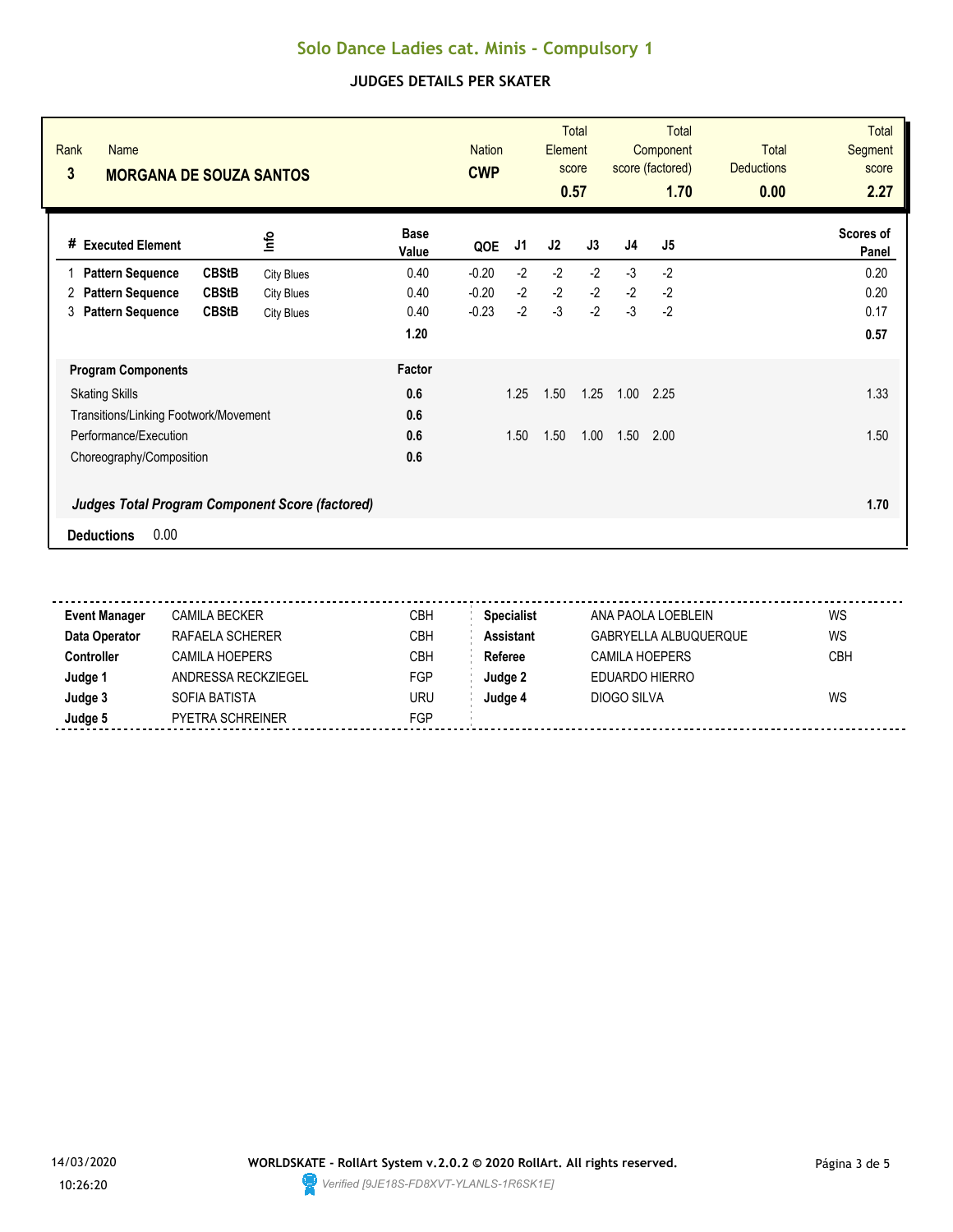| Rank<br><b>Name</b><br>4<br><b>LUISA AMARO BAIERLE</b> |                   |                      | <b>Nation</b><br><b>PPP</b> |      | Element | <b>Total</b><br>score<br>0.69 |      | <b>Total</b><br>Component<br>score (factored)<br>1.45 | <b>Total</b><br><b>Deductions</b><br>0.00 | <b>Total</b><br>Segment<br>score<br>2.14 |
|--------------------------------------------------------|-------------------|----------------------|-----------------------------|------|---------|-------------------------------|------|-------------------------------------------------------|-------------------------------------------|------------------------------------------|
| # Executed Element                                     | ٩ų                | <b>Base</b><br>Value | QOE                         | J1   | J2      | J3                            | J4   | J5                                                    |                                           | Scores of<br>Panel                       |
| <b>CBStB</b><br><b>Pattern Sequence</b>                | <b>City Blues</b> | 0.40                 | $-0.17$                     | $-1$ | $-1$    | $-2$                          | $-3$ | $-2$                                                  |                                           | 0.23                                     |
| <b>CBStB</b><br><b>Pattern Sequence</b><br>2           | <b>City Blues</b> | 0.40                 | $-0.17$                     | $-1$ | $-2$    | $-2$                          | $-2$ | $-1$                                                  |                                           | 0.23                                     |
| <b>Pattern Sequence</b><br><b>CBStB</b><br>3           | <b>City Blues</b> | 0.40                 | $-0.17$                     | $-1$ | $-1$    | $-2$                          | $-2$ | $-2$                                                  |                                           | 0.23                                     |
|                                                        |                   | 1.20                 |                             |      |         |                               |      |                                                       |                                           | 0.69                                     |
| <b>Program Components</b>                              |                   | Factor               |                             |      |         |                               |      |                                                       |                                           |                                          |
| <b>Skating Skills</b>                                  |                   | 0.6                  |                             | 1.25 | 1.25    | 1.00                          | 1.00 | 1.25                                                  |                                           | 1.17                                     |
| Transitions/Linking Footwork/Movement                  |                   | 0.6                  |                             |      |         |                               |      |                                                       |                                           |                                          |
| Performance/Execution                                  |                   | 0.6                  |                             | 1.25 | 1.25    | 1.25                          | 1.25 | 1.25                                                  |                                           | 1.25                                     |
| Choreography/Composition                               |                   | 0.6                  |                             |      |         |                               |      |                                                       |                                           |                                          |
| <b>Judges Total Program Component Score (factored)</b> |                   |                      |                             |      |         |                               |      |                                                       |                                           | 1.45                                     |
| 0.00<br><b>Deductions</b>                              |                   |                      |                             |      |         |                               |      |                                                       |                                           |                                          |

| <b>Event Manager</b> | <b>CAMILA BECKER</b>  | CBH | <b>Specialist</b> | ANA PAOLA LOEBLEIN    | WS         |
|----------------------|-----------------------|-----|-------------------|-----------------------|------------|
| Data Operator        | RAFAELA SCHERER       | СВН | <b>Assistant</b>  | GABRYELLA ALBUQUERQUE | WS         |
| Controller           | <b>CAMILA HOEPERS</b> | СВН | Referee           | CAMILA HOEPERS        | <b>CBH</b> |
| Judge '              | ANDRESSA RECKZIEGEL   | FGP | Judge 2           | EDUARDO HIERRO        |            |
| Judge 3              | SOFIA BATISTA         | uru | Judae 4           | DIOGO SILVA           | WS         |
| Judge 5              | PYETRA SCHREINER      | FGP |                   |                       |            |
|                      |                       |     |                   |                       |            |